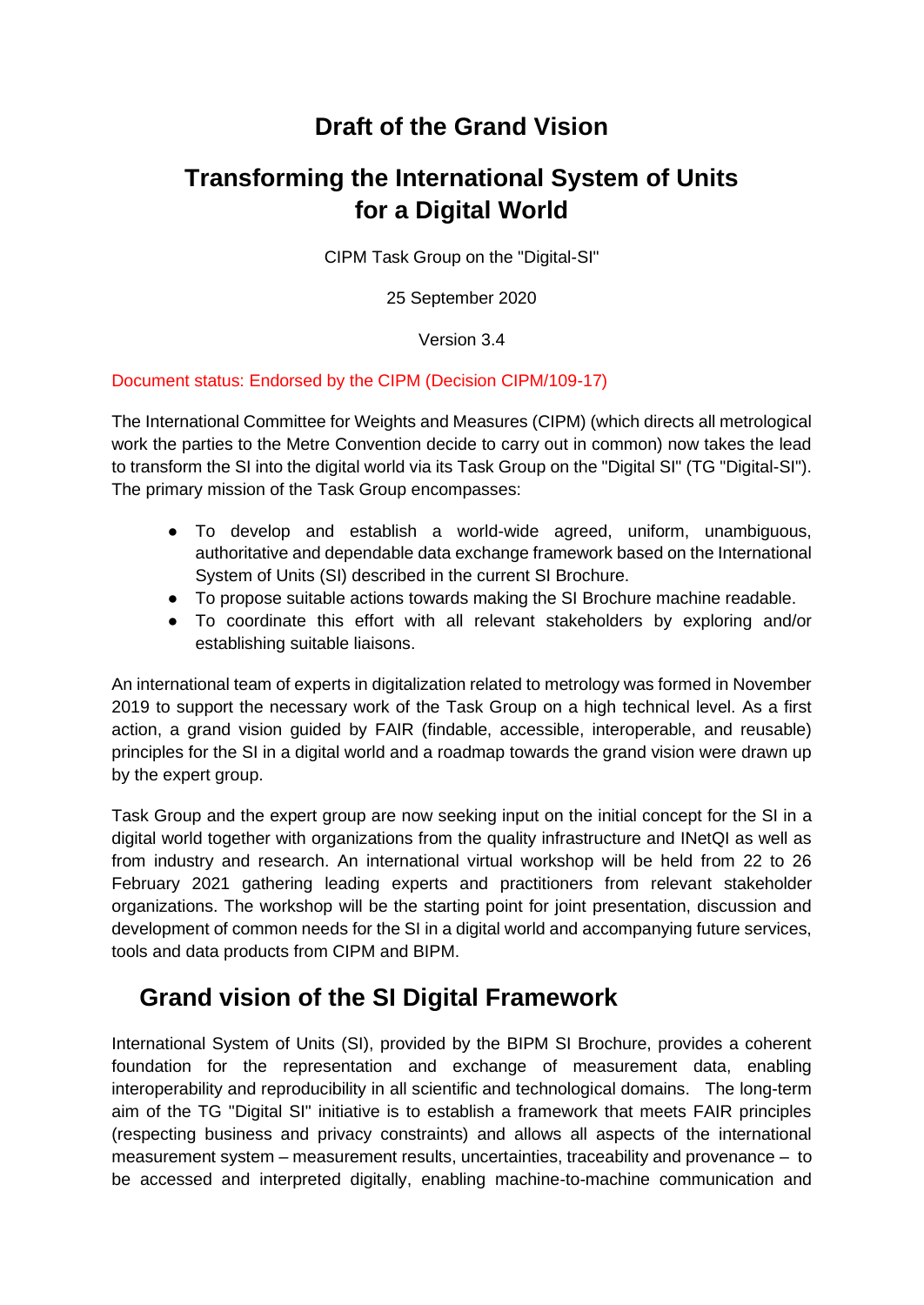#### SI Digital Framework - Grand Vision 2020-09-25 CIPM Task Group "Digital-SI" and Expert Group

analysis. With this respect, the SI - existing for more than one century - might be considered an exemplar of interoperability principles for data. The envisioned framework encompasses foundational (core) models for SI based data representation, digital services and tools, and data stewardship and management activities, providing SI data and information that is transparent to (authorized) users and machines.

The framework will allow more information to be represented digitally, not only measurement results, but also the system being measured, how the measurements were made, and the workflow (data, models, software) associated with establishing the measurement results. The framework will increase the level of machine readability from basic capabilities to full machineactionable knowledge representation. This machine-actionable information will allow the provenance, traceability and fitness-for-purpose of datasets to be assessed by users and machines and enable the application of knowledge reasoning, machine learning and artificial intelligence tools to be applied to create new knowledge.

It is envisaged that a sustainable framework for the SI in a digital world (SI Digital Framework) supporting provenance will be composed of various data, services and tools aligned with the FAIR principles. In the nearer term, it will cover:

- Interoperable data and metadata models for quantities and SI units
- Digital representation of (the knowledge encoded in) key reference documents: the SI Brochure, the International Vocabulary of Metrology (VIM), the Guide of the Expression of Uncertainty in Measurement (GUM)
- Establish high quality, open access points to all relevant data, services and tools where their qualities are regularly controlled and verified, including the Key Comparison Database (CMC lists), JCTLM database
- Adoption of digital calibration certificates as key for traceability in metrological data

In the longer term:

- Digital representation of measurement procedures, measurement workflows, analysis methods, provenance and traceability chains, that allows machines to access and act upon this information with little or no human intervention.
- Especially digital representation of key comparison and interlaboratory comparison
- Embed the SI Digital Framework in cyber-physical systems, e.g. sensor networks, Internet of Things environments, autonomous systems, and establish traceability at point of measurement.

The development of the SI Digital Framework will benefit from the following activities:

- National Metrology Institutes (NMIs), the RMOs and the CIPM/BIPM engaging with the science community initiatives for FAIR data through active participation and collaboration on the national, the regional (e.g. EURAMET with the European Open Science Cloud) and international level (e.g. the Research Data Alliance (RDA), CODATA, GO FAIR, the Allotrope Foundation, or the ISC), respectively.
- The NMIs and the CIPM/BIPM establishing mechanisms and incentives for longterm support, investments and continuous development of SI Digital Framework data, services and tools in the NMIs and the BIPM, and international data quality